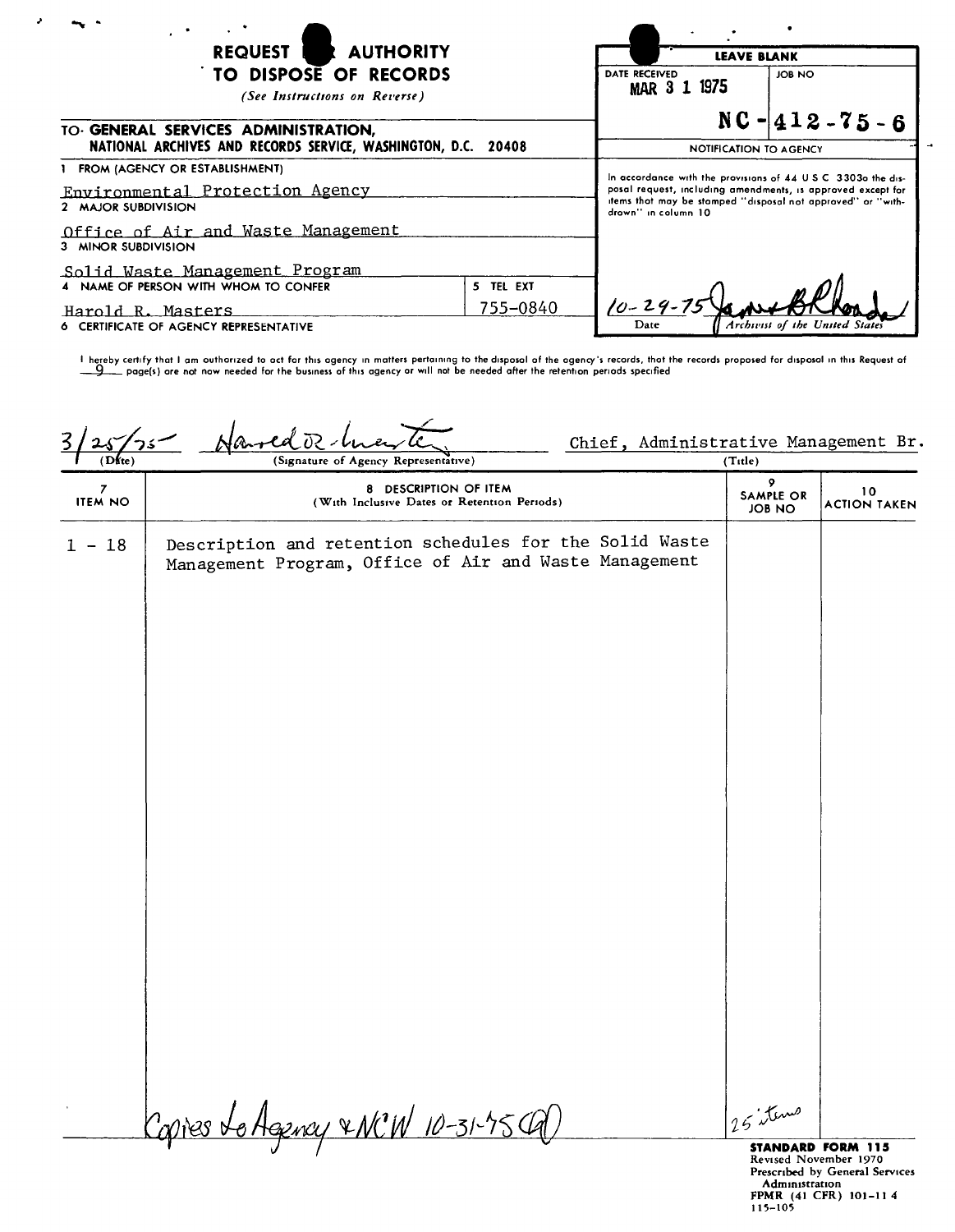## **ENVIRONMENTAL PROTECTION AGENCY MANUAL**

APPENDIX B

 $\tilde{\boldsymbol{\theta}}$ 

ł,

.'

" ,

 $\overline{\phantom{a}}$ 

 $\frac{1}{4}$ j  $\bar{z}$  $\frac{1}{2}$ 

RECORDS CONTROL SCHEDULES

RECORDS MANAGEMENT

## 6. SOLID WASTE.

These records pertain to the solid waste management program, including advice on operation of waste management activities, resource recovery, demonstration projects, and technical information services.

| Item | Name and Description<br>of Record/File                                                                                                                                                                                                                                                                                                                                                                                                                                                                     | Retention Period<br>and Disposition                                                                                      |
|------|------------------------------------------------------------------------------------------------------------------------------------------------------------------------------------------------------------------------------------------------------------------------------------------------------------------------------------------------------------------------------------------------------------------------------------------------------------------------------------------------------------|--------------------------------------------------------------------------------------------------------------------------|
| 1.   | State and Local Government File.<br>Covers contacts and activities<br>with States, counties, and<br>cities, Records consist of<br>letters regarding award or<br>funding of contracts or grants,<br>meeting arrangements, copies of<br>proposed or existing State laws<br>on solid waste management, list<br>and staffing of State agencies<br>responsible for solid waste<br>management activities, State<br>regulations, reports on meet-<br>ings with State representatives,<br>State action plans, etc. | Retention: Retain 6 years.<br>Disposition: Break file<br>at end of year. Keep in<br>office for 6 years, then<br>destroy. |
| 2.   | Industrial and Commercial Files.<br>Covers contacts and activities<br>with industrial and commercial<br>firms, including background<br>data on firms. Records con-<br>sist of requests for informa-<br>tion, product brochures, pro-<br>duct distribution data, comments<br>and reports on product/container<br>composition and disposal, list                                                                                                                                                             | Retention: Retain 6 years.<br>Disposition: Break file<br>at end of year. Keep in<br>office for 6 years, then<br>destroy. |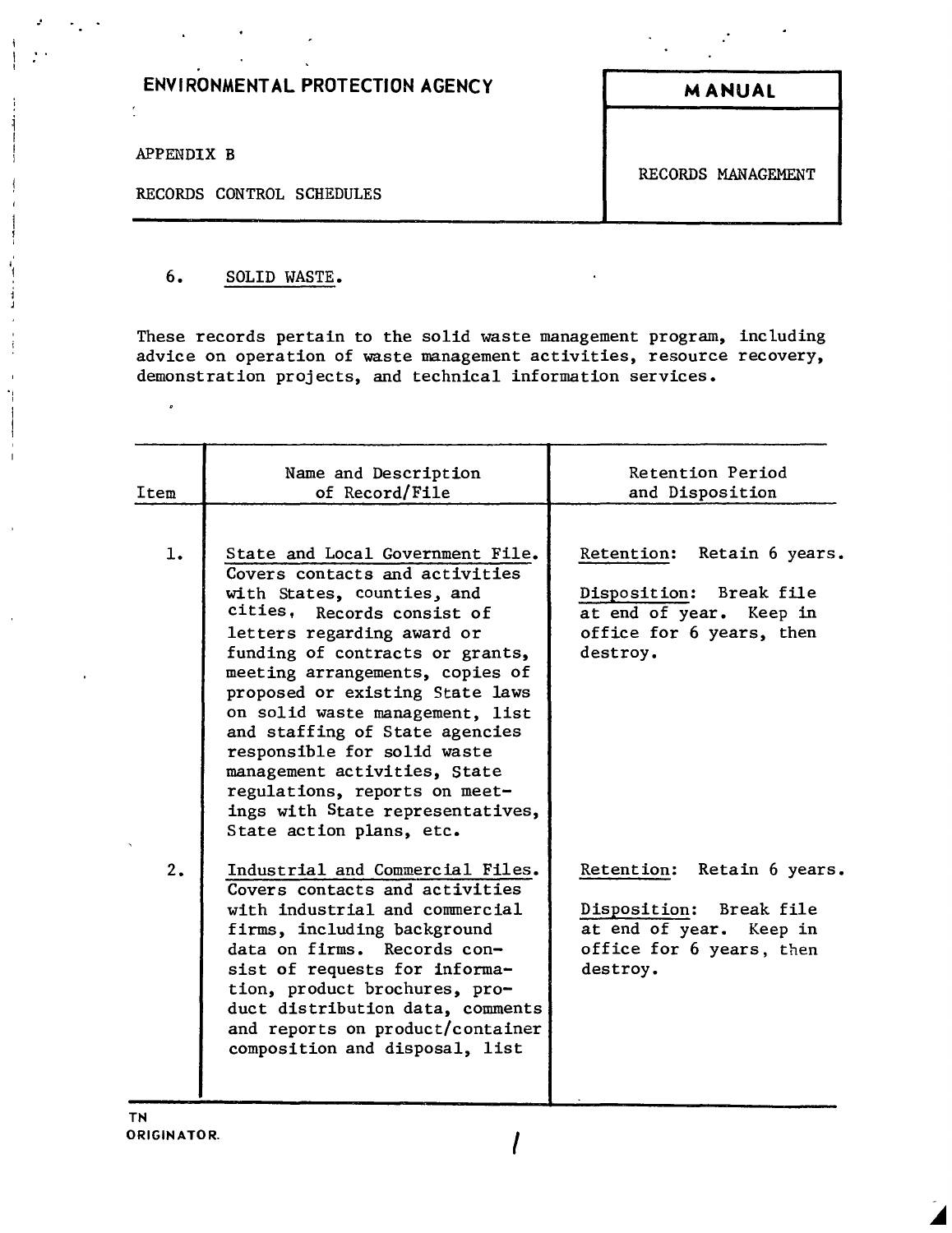|  |  |  |  |  | MANUAL |  |
|--|--|--|--|--|--------|--|
|--|--|--|--|--|--------|--|

.'

÷  $\mathbf{j}$  $\mathbf{I}$ 

 $\frac{1}{4}$ 

 $\begin{array}{c} \bullet \\ \bullet \\ \bullet \end{array}$ 

 $\begin{array}{c} 1 \\ 1 \\ 4 \end{array}$ 

 $\frac{1}{2}$ 

 $\mathcal{A}$ 

 $\sim$   $^{-1}$ 

## APPENDIX B

 $\label{eq:2.1} \frac{1}{2} \int_{\mathbb{R}^3} \frac{1}{\sqrt{2}} \, \mathrm{d} \mu \, \mathrm{d} \mu \, \mathrm{d} \mu \, \mathrm{d} \mu \, \mathrm{d} \mu \, \mathrm{d} \mu \, \mathrm{d} \mu \, \mathrm{d} \mu \, \mathrm{d} \mu \, \mathrm{d} \mu \, \mathrm{d} \mu \, \mathrm{d} \mu \, \mathrm{d} \mu \, \mathrm{d} \mu \, \mathrm{d} \mu \, \mathrm{d} \mu \, \mathrm{d} \mu \, \mathrm{d} \mu \, \mathrm{d} \mu \, \mathrm{d} \mu \,$ 

RECORDS CONTROL SCHEDULES

 $\ddot{\phantom{0}}$ 

RECORDS MANAGEMENT

| Item | Name and Description<br>of Record/File                                                                                                                                                                                                                                                                                                                                                                           | Retention Period<br>and Disposition                                                                                                                                                                         |
|------|------------------------------------------------------------------------------------------------------------------------------------------------------------------------------------------------------------------------------------------------------------------------------------------------------------------------------------------------------------------------------------------------------------------|-------------------------------------------------------------------------------------------------------------------------------------------------------------------------------------------------------------|
| ٠    | of company and staff, company<br>program participation, corre-<br>spondence and reports.                                                                                                                                                                                                                                                                                                                         |                                                                                                                                                                                                             |
| 3.   | Program Management Files.<br>Contains data relating to all<br>phases of hazardous waste<br>management, resource-energy<br>recovery, and systems for<br>collecting and processing<br>solid waste. Records consist<br>of correspondence and reports<br>relative to policy and programs,<br>legislation, intergovernmental<br>activity, tax credits, etc.                                                           | Retain 10 years.<br>Retention:<br>Disposition: Break file<br>at end of year. Keep in<br>office for 2 years, then<br>transfer to the Federal<br>Records Center. Keep in<br>FRC for 8 years, then<br>destroy. |
| 4.   | Foreign Government File.<br>Covers contacts and activities<br>with foreign governments.<br>Records consist of cooperative<br>program agreements, meeting<br>arrangements, minutes of<br>meetings, news clippings,<br>technical reports and papers,<br>trip reports, etc.                                                                                                                                         | Retention: Retain 6 years.<br>Disposition: Break file<br>at end of year. Keep in<br>office for 6 years, then<br>destroy.                                                                                    |
| 5.   | Interagency and Federal Govern-<br>ment File. This file contains<br>contacts and activities with<br>Federal agencies, commissions,<br>and other units of the Federal<br>Government. Records consist of<br>letters and reports relating to<br>Executive Orders, OMB statements<br>and bulletins, proposed legis-<br>lation and programs, cooperative<br>ventures and proposals, meetings<br>and conferences, etc. | Retention:<br>Retain 6 years.<br>Disposition: Break file<br>at end of year.<br>Keep in<br>office for 6 years, then<br>destroy.                                                                              |

TN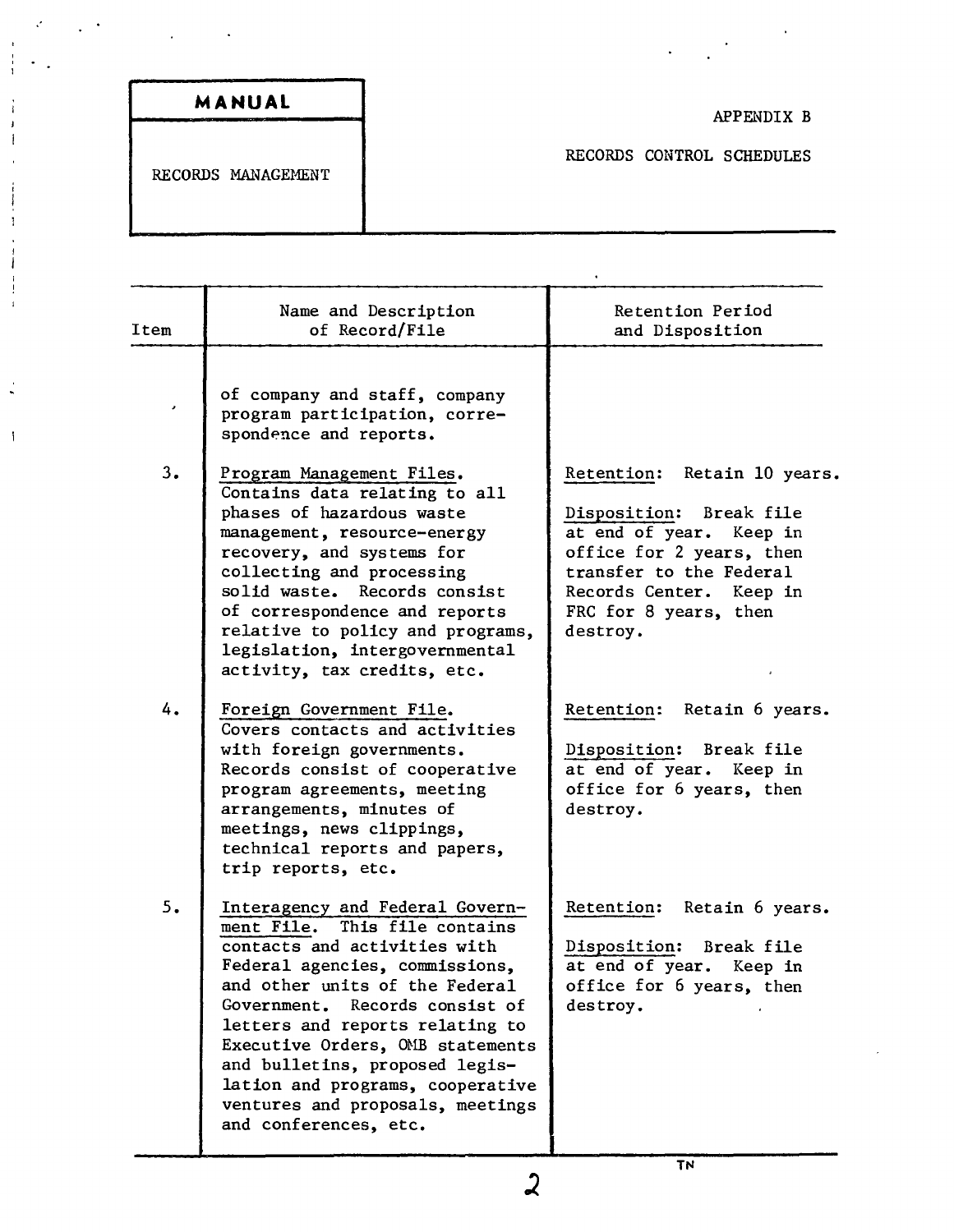| APPENDIX B                | MANUAL             |
|---------------------------|--------------------|
| RECORDS CONTROL SCHEDULES | RECORDS MANAGEMENT |

| Item | Name and Description<br>of Record/File                                                                                                                                                                                                                                                                                                                                                                                                                                              | Retention Period<br>and Disposition                                                                                                                                                                                         |
|------|-------------------------------------------------------------------------------------------------------------------------------------------------------------------------------------------------------------------------------------------------------------------------------------------------------------------------------------------------------------------------------------------------------------------------------------------------------------------------------------|-----------------------------------------------------------------------------------------------------------------------------------------------------------------------------------------------------------------------------|
| 6.   | Environmental Impact Statements<br>and Reviews. Covers activities<br>related to environmental impact<br>statement needs, requirements,<br>development, and appraisal.<br>Records consist of environment-<br>al impact statements, appraisals,<br>negative declarations, comments<br>and program papers relative to<br>impact of Federal activities<br>on environment.                                                                                                               | Retention:<br>Retain 5 years.<br>Disposition: Break file<br>upon the completion of<br>review. Keep in office for<br>2 years, then transfer to<br>the Federal Records Cen-<br>ter. Keep in FRC for 3<br>years, then destroy. |
| 7.   | Regional Files. Concerns the<br>organization, management, and<br>operation of the regional opera-<br>tions. Records consist of<br>staff lists, planned program,<br>organizational plan, summary<br>of activities, regional corre-<br>spondence with State Govern-<br>ment units, and memos on pro-<br>gram actions.                                                                                                                                                                 | Retention: Retain 6 years.<br>Disposition: Break file<br>at end of year. Keep in<br>office for 6 years, then<br>destroy.                                                                                                    |
| 8.   | Early EPA (1969-1970) Solid<br>Waste Program Development File.<br>A collection of records covering<br>the establishment and organiza-<br>tion of the Solid Waste Program<br>in EPA. Records consist of bud-<br>get submittals and justification-,<br>correspondence from the Office<br>of Management and Budget, state-<br>ments before Congress, reorgani-<br>zation and relocation plans,<br>working group reports on manpower<br>development and financial manage-<br>ment, etc. | Retention:<br>Permanent.<br>10-17-7-<br>Disposition:<br>effice for 1 was properly<br>transfer to the Federal<br>Records Center. Keep in<br>FRC for 20 years, then offer<br>to the National Archives.                        |

 $P$ 

3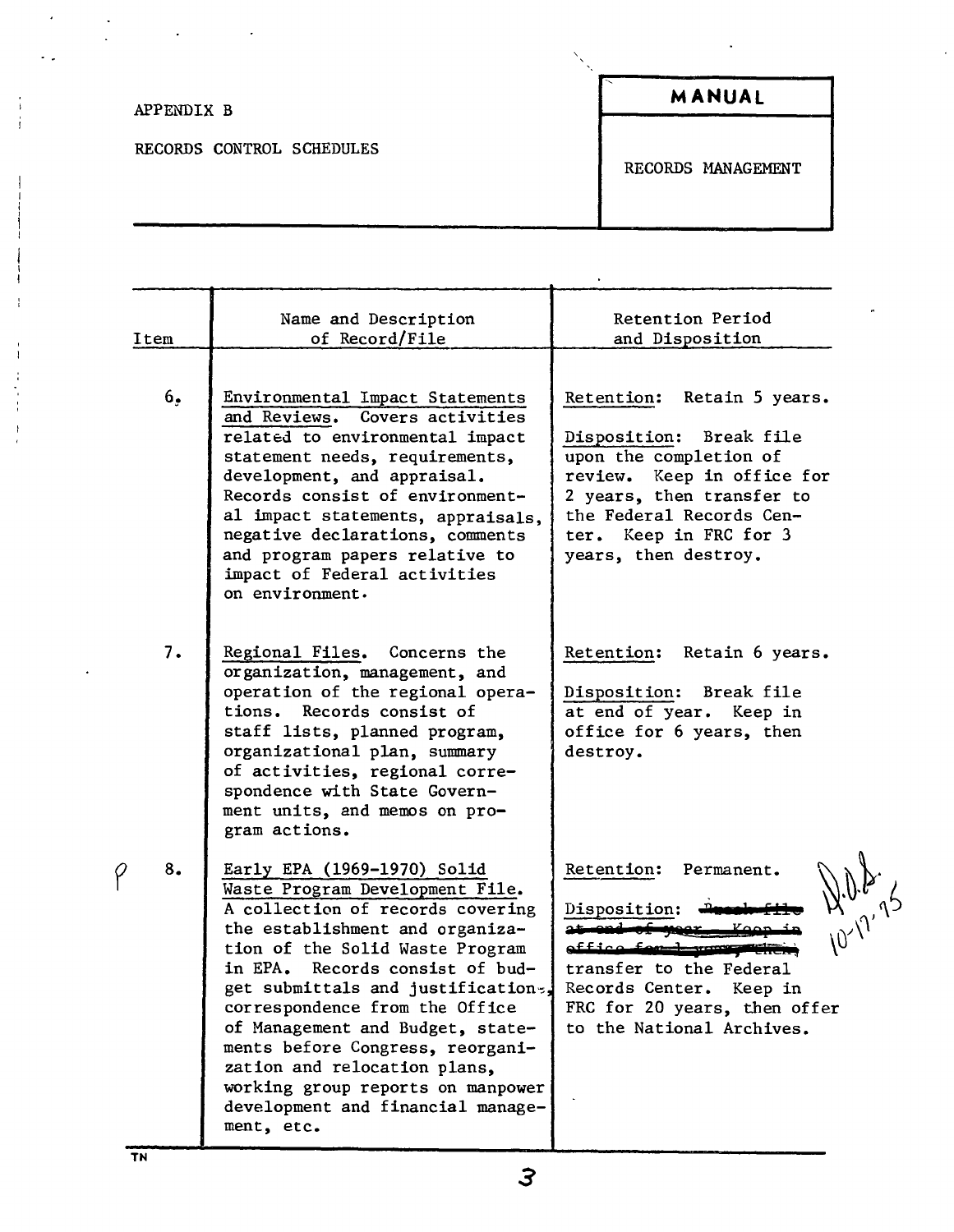| MANUAL             |
|--------------------|
|                    |
| RECORDS MANAGEMENT |
|                    |
|                    |

 $\frac{3}{2}$ 

 $\frac{1}{3}$ 

 $\begin{array}{llll} \bullet & \text{if} & \text{if} & \text{if} & \text{if} & \text{if} \\ \bullet & \text{if} & \text{if} & \text{if} & \text{if} & \text{if} \end{array}$ 

| Item          | Name and Description<br>of Record/File                                                                                                                                                                                                                                                                                                                                                                                                                                                                                                                        | Retention Period<br>and Disposition                                                                                                                                                                                                                                                                                                                                                     |
|---------------|---------------------------------------------------------------------------------------------------------------------------------------------------------------------------------------------------------------------------------------------------------------------------------------------------------------------------------------------------------------------------------------------------------------------------------------------------------------------------------------------------------------------------------------------------------------|-----------------------------------------------------------------------------------------------------------------------------------------------------------------------------------------------------------------------------------------------------------------------------------------------------------------------------------------------------------------------------------------|
| $\frac{9}{3}$ | Contracts and Grants - Program<br>Group File. Documentation re-<br>lating to the formulation, award,<br>and changes in contracts and<br>grants for studies, demonstra-<br>tions, and services. Records<br>consist of orders for supplies<br>or services (SF-147), procure-<br>ment requests, justification<br>statements, task orders, con-<br>tractor or grantee proposals,<br>bid evaluations, award notices,<br>contractor staff resumes, con-<br>tract or agreement, report of<br>payments to contractors, pro-<br>gress reports, change notices,<br>etc. | Retention: Retain 7 years<br>after completion.<br>Disposition: Break file<br>upon the completion of<br>project. Keep in office<br>for 1 year, then transfer<br>to the Federal Records Cen-<br>ter. Keep in FRC for 6<br>years, then destroy.                                                                                                                                            |
| 10.           | Final Reports and Evaluations<br>Resulting from Contractor and<br>Grantee Studies and Services.<br>Final reports submitted by<br>contractors and grantees.<br>Also includes evaluations and<br>comments by staff members and<br>others.                                                                                                                                                                                                                                                                                                                       | Retention:<br>Record or Master Copy<br>а.<br>Permanent.<br>b. Information Copies -<br>As determined by users'<br>reference needs.<br>Disposition:<br>Record or Master Copy -<br>a.<br>Break file upon the comple-<br>tion of Project. Keep in<br>office for 1 year, then<br>transfer to the Federal<br>Records Center. Keep in FRC<br>20 years, then offer to the<br>National Archives. |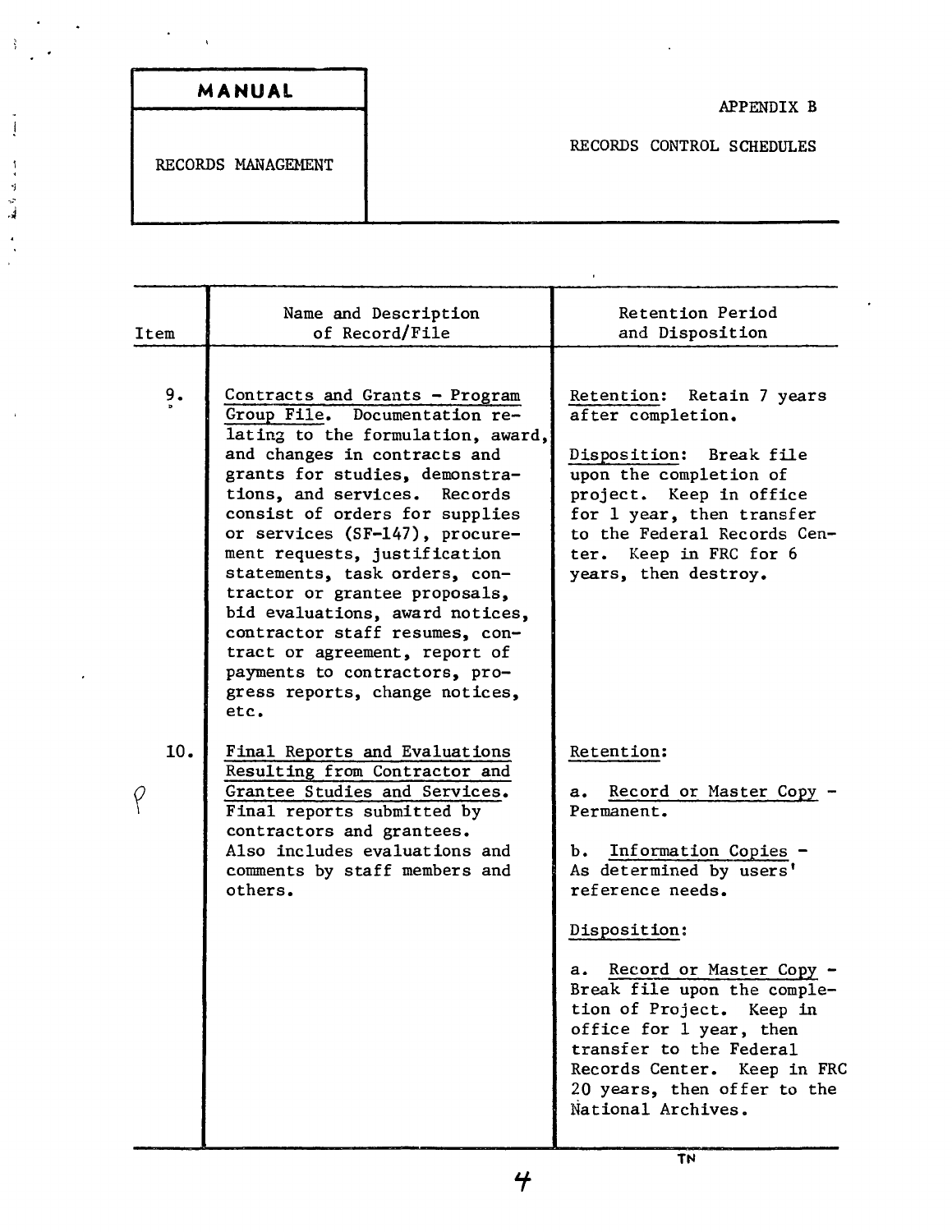| APPENDIX B                | MANUAL             |
|---------------------------|--------------------|
| RECORDS CONTROL SCHEDULES | RECORDS MANAGEMENT |

 $\hat{\mathcal{F}}$ 

| Item | Name and Description<br>of Record/File                                                                                                                                                                                                                                                                                                                                                                                                                                                                                                                                       | Retention Period<br>and Disposition                                                                                                                                                                                                             |
|------|------------------------------------------------------------------------------------------------------------------------------------------------------------------------------------------------------------------------------------------------------------------------------------------------------------------------------------------------------------------------------------------------------------------------------------------------------------------------------------------------------------------------------------------------------------------------------|-------------------------------------------------------------------------------------------------------------------------------------------------------------------------------------------------------------------------------------------------|
| Þ    |                                                                                                                                                                                                                                                                                                                                                                                                                                                                                                                                                                              | b. Information Copies -<br>Destroy when no longer<br>used.                                                                                                                                                                                      |
| 11.  | Professional and Civic Associa-<br>tions and Institutions.<br>Covers<br>contacts and activities with pro-<br>fessional associations (engineers,<br>chemists, etc.), civic associa-<br>tions (environmentalists, Boy<br>Scouts, JC's, etc.), and insti-<br>tutions (colleges, foundations,<br>etc.). Records consist of<br>meetings and conference arrange-<br>ments, ainsternand transcripts<br>ef-montings, lists of organi-<br>zation officers, organization<br>brochures, special studies and<br>reports, requests for informa-<br>tion and assistance, speeches,<br>etc. | Retention:<br>Retain 6 years.<br>Disposition: Break file<br>at end of year. Keep in<br>office for 6 years, then<br>destroy.<br>NUR, 12'45                                                                                                       |
| 12.  | Publications, Promotional<br>Items and Supporting Artwork.<br>General and technical literature<br>and promotional items. Litera-<br>ture and promotional items take<br>the form of handbooks, brochures,<br>pamphlets, comic books, buttons,<br>and bumper stickers. Artwork<br>consists of original drawings<br>and photographs.                                                                                                                                                                                                                                            | Retention:<br>$N^{\mu,\gamma,\gamma'}$<br>Reectu<br>wastet<br>गा<br><u>Parmanent</u><br>Distribution Supply<br>ò.<br>Copies - Last print date<br>plus 3 years.<br><b>b.</b> Information Copies -<br>As determined by users'<br>reference needs. |

 $\begin{array}{c} \bullet \\ \bullet \\ \bullet \\ \bullet \end{array}$ 

 $\begin{array}{c} 1 \\ 1 \\ 1 \\ 1 \\ 1 \end{array}$ 

 $\frac{1}{4}$ 

 $\frac{1}{2}$ 

 $\frac{1}{2}$ 

5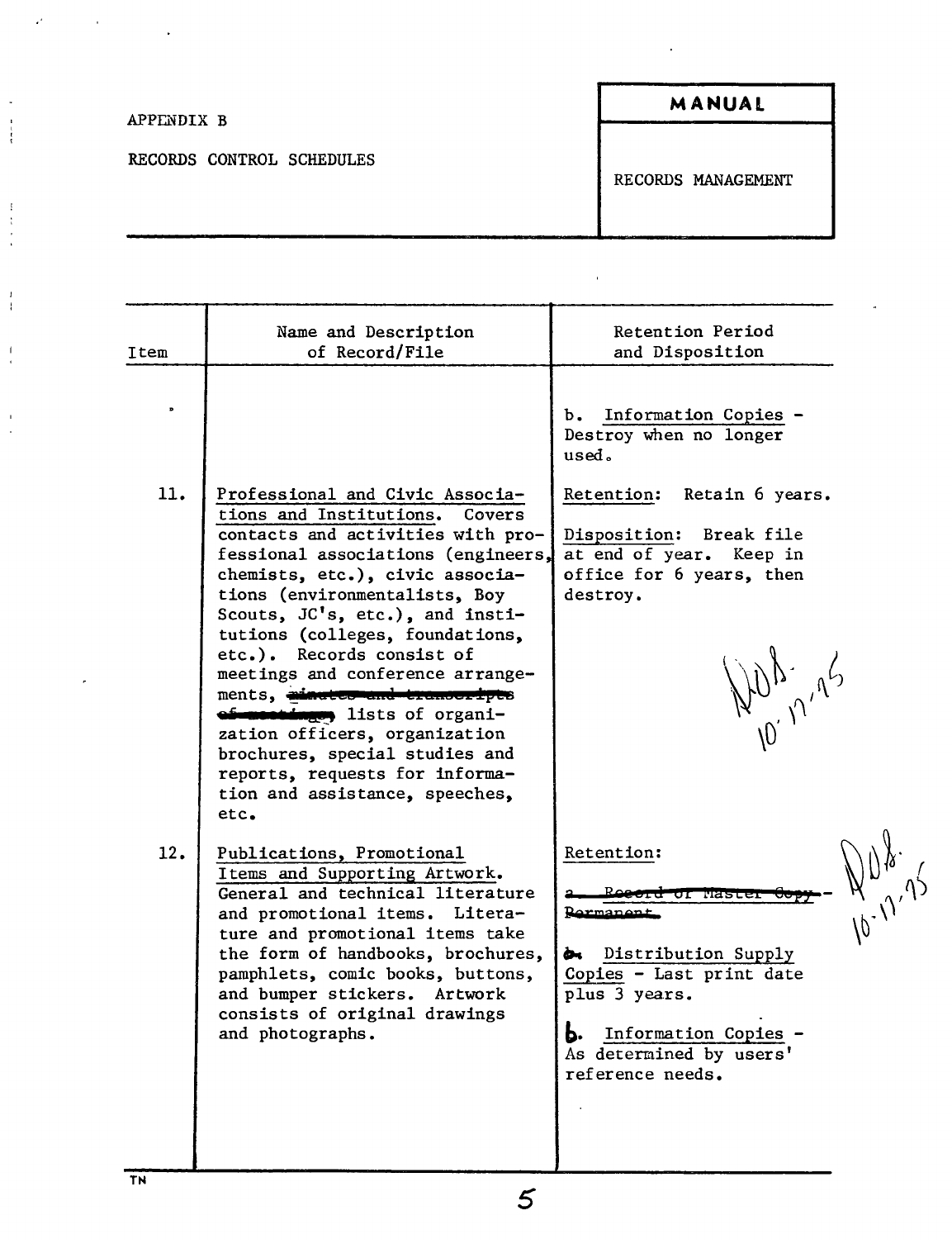| Item | Name and Description<br>of Record/File                                                                                                                                                                                              | Retention Period<br>and Disposition                                                                                                                                                                                                                                                                                                                                                                                                                              |  |  |
|------|-------------------------------------------------------------------------------------------------------------------------------------------------------------------------------------------------------------------------------------|------------------------------------------------------------------------------------------------------------------------------------------------------------------------------------------------------------------------------------------------------------------------------------------------------------------------------------------------------------------------------------------------------------------------------------------------------------------|--|--|
| 13.  | Speeches and Journal Articles.<br>Contains speeches prepared for<br>delivery at civic functions and<br>professional conferences and<br>meetings and articles prepared<br>for publication in professional<br>magazines and journals. | Disposition:<br><b>d.</b> Distribution Supply<br>Copies - Break file after<br>printing and initial dis-<br>tribution. After 3 years<br>destroy undistributed<br>copies.<br>Information Copies -<br>D.<br>Destroy when no longer<br>used.<br>Retention: RoToin 5180rs.<br>Disposition:<br>Break file after presenta-<br>tion of speech or publica-<br>tion of article.<br>Keep in<br>office for 5 years, then trans-<br><del>Eastern Lo</del> k<br>desTroy.<br>TN |  |  |
| 6    |                                                                                                                                                                                                                                     |                                                                                                                                                                                                                                                                                                                                                                                                                                                                  |  |  |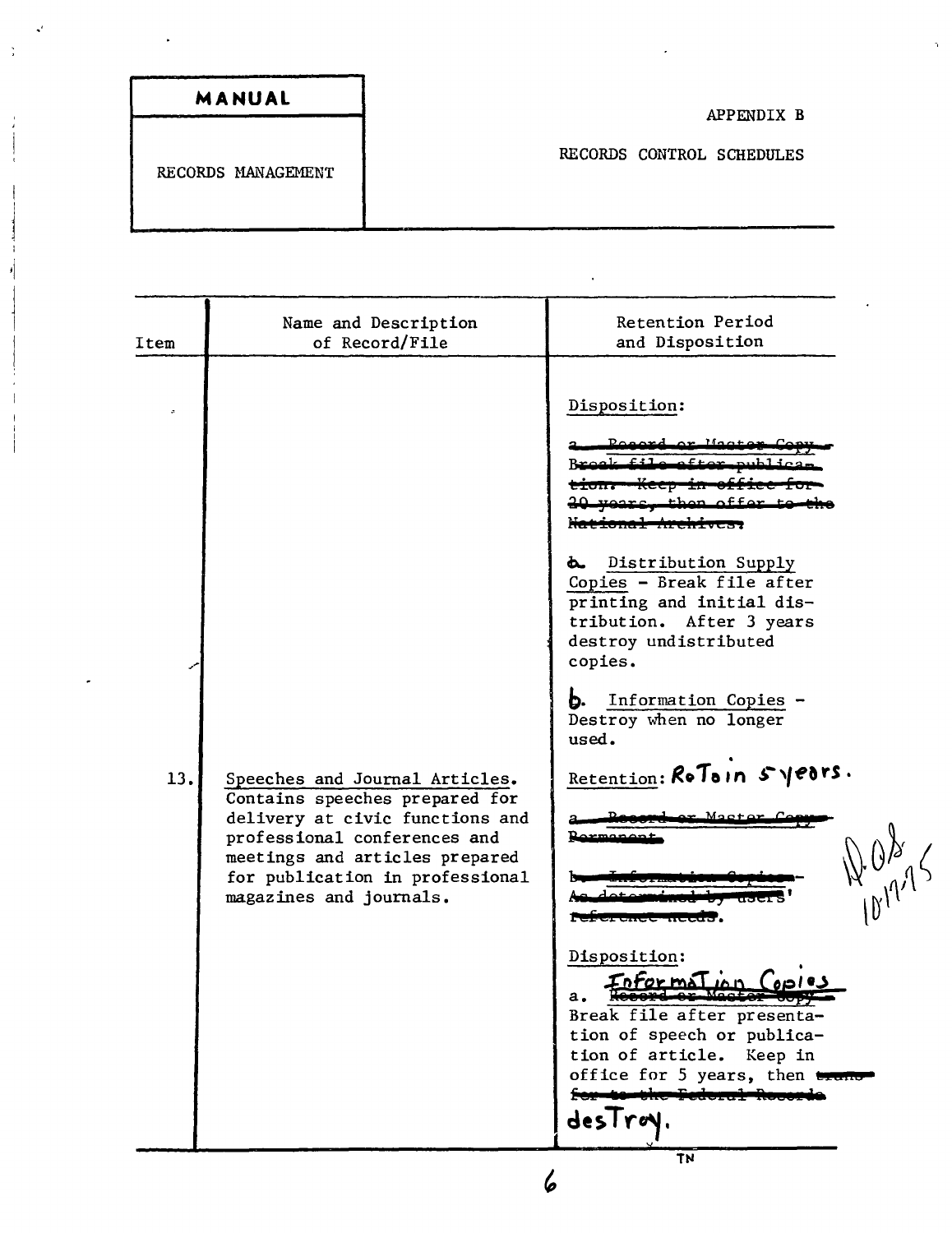| APPENDIX B                | MANUAL             |
|---------------------------|--------------------|
| RECORDS CONTROL SCHEDULES | RECORDS MANAGEMENT |

 $\cdot$ 

 $\big\langle$ 

 $\epsilon$ 

 $\ddot{\phantom{0}}$ 

 $\label{eq:2.1} \frac{d\mathbf{r}}{d\mathbf{r}} = \frac{1}{2} \left( \frac{\partial \mathbf{r}}{d\mathbf{r}} - \frac{\partial \mathbf{r}}{d\mathbf{r}} \right) \mathbf{r}$ 

 $\ddot{\phantom{1}}$ 

| Item      | Name and Description<br>of Record/File                                                                                                                                                                                                  | Retention Period<br>and Disposition                                                                                                                                                                                                                                                                                                                                                                                                                                                                                                                                                                                   |
|-----------|-----------------------------------------------------------------------------------------------------------------------------------------------------------------------------------------------------------------------------------------|-----------------------------------------------------------------------------------------------------------------------------------------------------------------------------------------------------------------------------------------------------------------------------------------------------------------------------------------------------------------------------------------------------------------------------------------------------------------------------------------------------------------------------------------------------------------------------------------------------------------------|
| 14.<br>Q  | Documentary and Promotion Films.<br>Collection of 16 mm films on<br>various Solid Waste Management<br>subjects. Films include such<br>title as "The Village Green",<br>"Wisconsin Faces the Solid Waste<br>Problem", "5000 Dumps", etc. | <u>Keen in FRC for </u><br><u>Cantar</u><br>$W^{\rho}$<br>Retention:<br>a. Record or Master Copy<br>Permanent.<br>b. Distribution Copies -<br>Date of $\chi$ ast request plus<br>10 yea $\sqrt{s}$ .<br>Security Copy - Retain<br>$\mathbf{c}$ .<br>year.<br>Disposition:<br>a. Record or Master Copy -<br>Break file after film com-<br>pletion. Keep in office for<br>5 years, then transfer to the<br>Federal Records Center.<br>Keep in FRC 15 years, then<br>offer to the National<br>Archives.<br>b. Distribution Copies -<br>Break file after last show-<br>ing. Keep in office for 10<br>years, then destroy. |
| <b>TN</b> | seep. for p. 7<br>7                                                                                                                                                                                                                     |                                                                                                                                                                                                                                                                                                                                                                                                                                                                                                                                                                                                                       |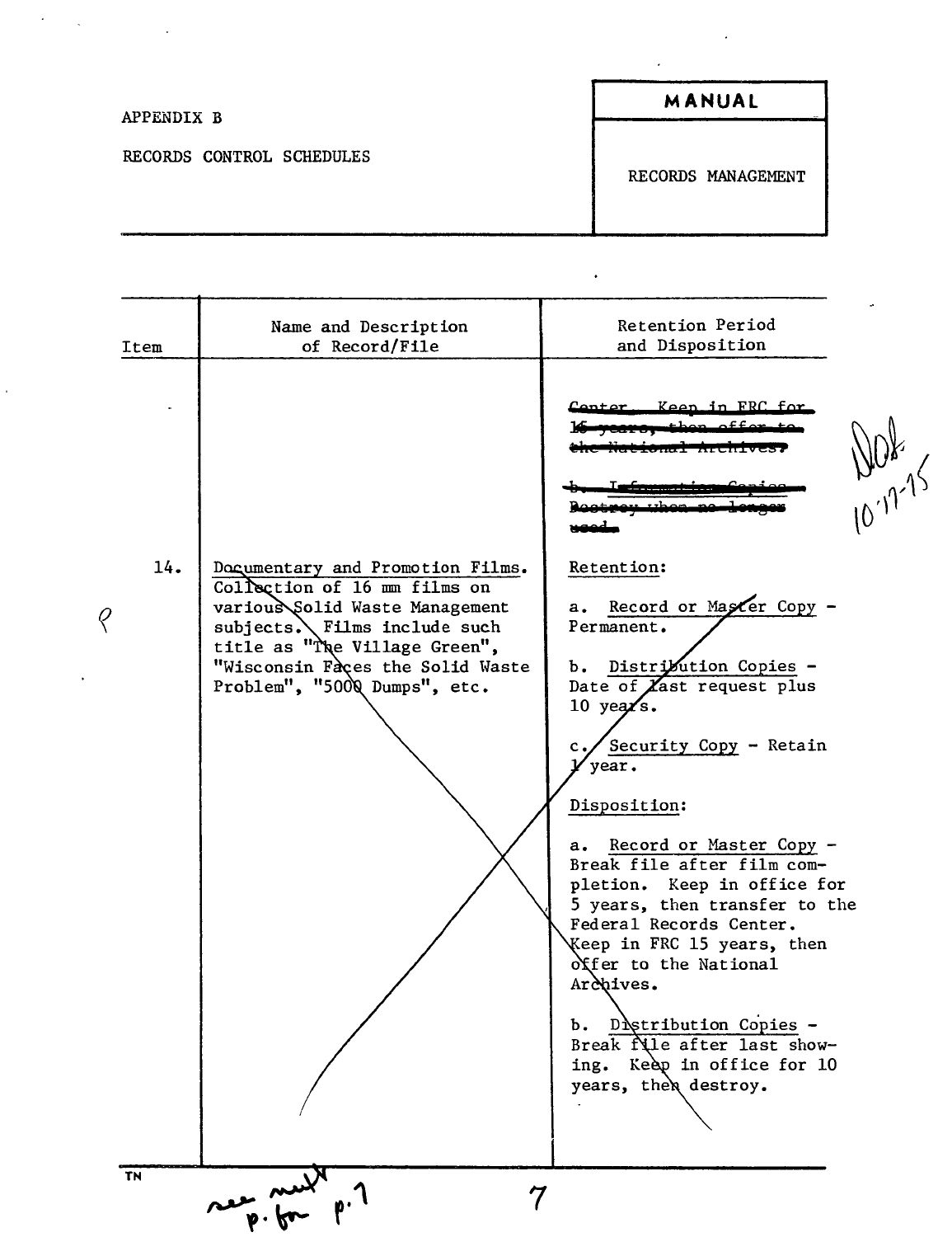## 14. Documentary and Promotion Films

p

 $a_{\bullet}$ The original negative or color original plus separate optical sound track, an internediate master positive or duplicate negative plus optical sound track, and a sound projection print of films on solid waste nanagement subjects together with a script and appropriate documentation bearing on the production, acquisition, release, rights, clearances, and ownership of the film.

Additional duplicate prints used in the b. distribution of films identified in 14a.

Security copy of subjects in 14a.  $c_{\bullet}$ 

PERMANENT. Break file after completion of film and offer to the National Archives when obsolete or after 5 years whichever occurs first.

Break file after last showing and destroy 5 years thereafter

Break file after records in 14 have been offered to the National Archives and destroy I year thereafter.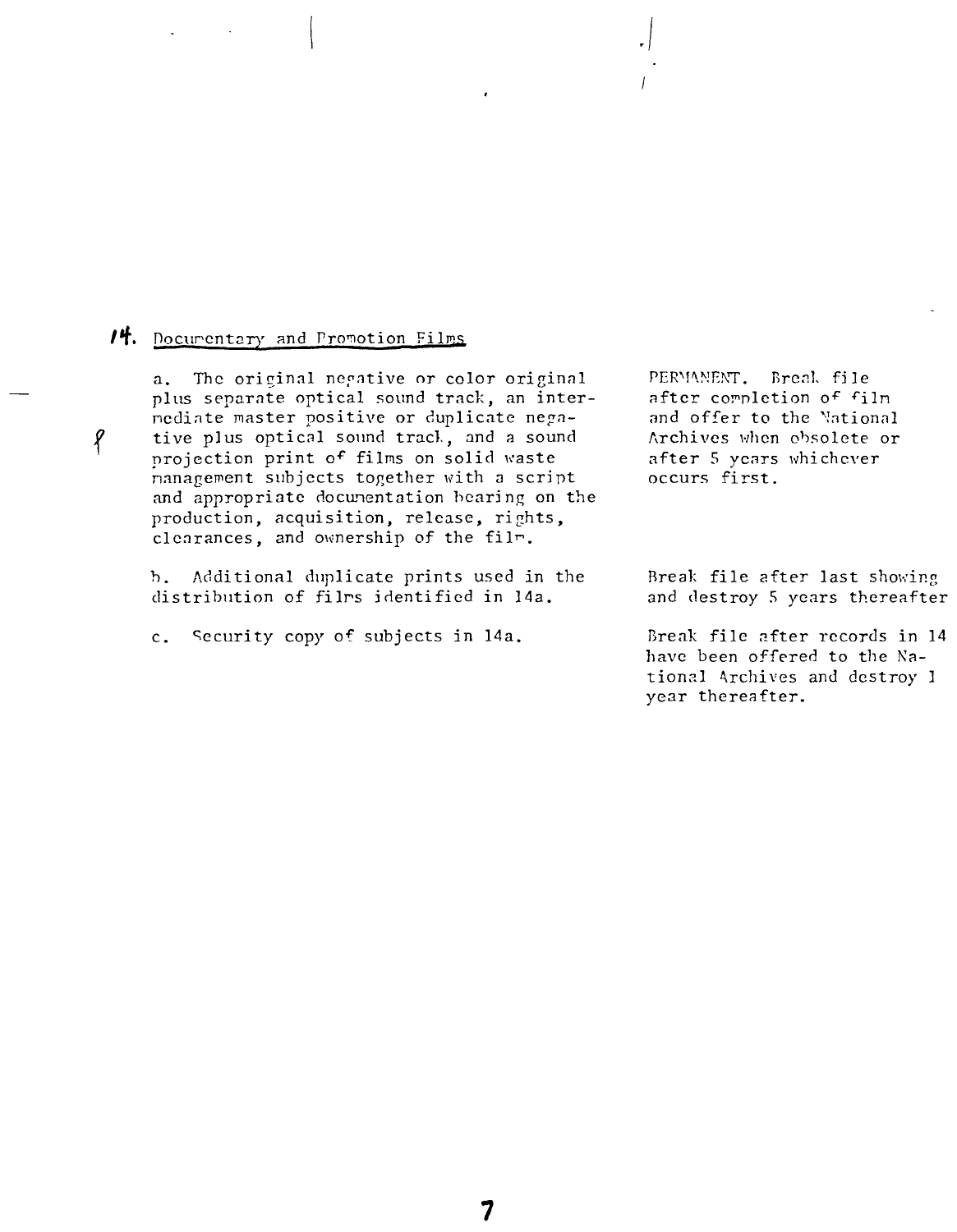| MANUAL |                    |                           |  |
|--------|--------------------|---------------------------|--|
|        | RECORDS MANAGEMENT | RECORDS CONTROL SCHEDULES |  |

Ï

| Item | Name and Description<br>of Record/File                                                                                                                                                                                                                                                                                                    | Retention Period<br>and Disposition                                                                                                                                                                                                                                                                                                                                                                |
|------|-------------------------------------------------------------------------------------------------------------------------------------------------------------------------------------------------------------------------------------------------------------------------------------------------------------------------------------------|----------------------------------------------------------------------------------------------------------------------------------------------------------------------------------------------------------------------------------------------------------------------------------------------------------------------------------------------------------------------------------------------------|
| 15.  | Solid Waste Management Informa-<br>tion Retrieval and Abstract<br>Bulletin File. Monitoring and<br>coordination of literature<br>searches and abstracting of<br>solid waste management litera-<br>ture. Records consist of<br>information retrieval requests,<br>term lists, shipping reports<br>and vouchers, and copies of<br>Bulletin. | c. Security Copy - Break<br>file after giving record<br>or master copy to the<br>National Archives. Keep in<br>office for 1 year, shen<br>destroy.<br>Retain 7 years.<br>Retention:<br>Disposition: Break file<br>after termination of ab-<br>stracting services. Keep<br>in office for 1 year, then<br>transfer to the Federal<br>Records Center. Keep in FRC<br>for 6 years, then destroy.       |
| 16.  | Solid Waste Management Abstract<br>Bulletin. Periodic publication<br>of abstracts of Solid Waste<br>Management articles published<br>in professional journals and<br>magazines.                                                                                                                                                           | Retention:<br>Record or Master Copy -<br>а.<br>Permanent.<br>Information Copies -<br>Ъ.<br>Retain until no longer<br>needed.<br>Disposition:<br>Record or Master Copy -<br>а.<br>Break file upon publication<br>of Bulletin. Keep in office<br>for 5 years, then transfer<br>to the Federal Records Cen-<br>ter. Keep in FRC for 15<br>years, then offer to the<br>National Archives.<br><b>TN</b> |